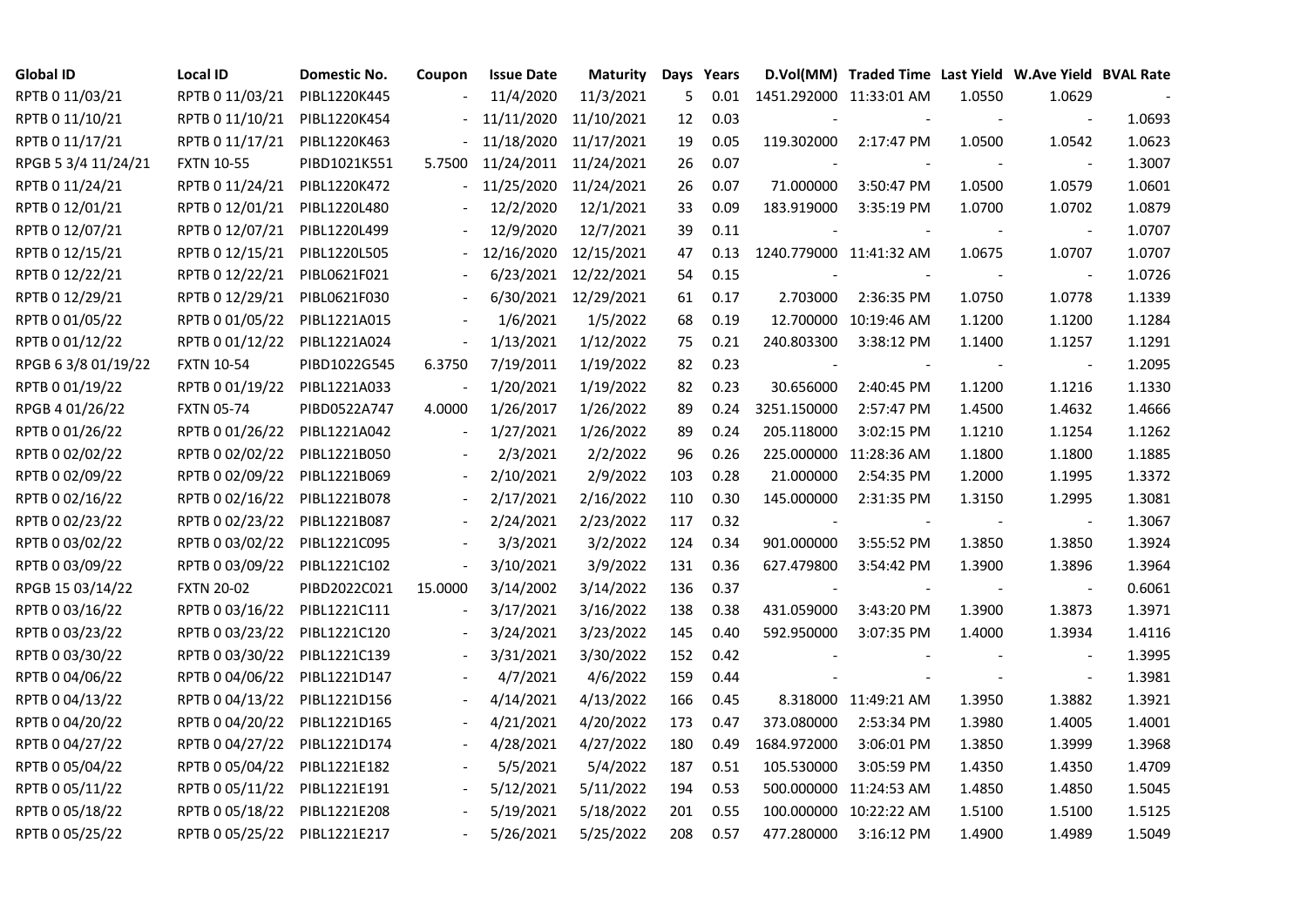| <b>Global ID</b>     | Local ID          | Domestic No. | Coupon                   | <b>Issue Date</b> | <b>Maturity</b> |     | Days Years |            | D.Vol(MM) Traded Time Last Yield W.Ave Yield BVAL Rate |        |                          |        |
|----------------------|-------------------|--------------|--------------------------|-------------------|-----------------|-----|------------|------------|--------------------------------------------------------|--------|--------------------------|--------|
| RPTB 0 06/01/22      | RPTB 0 06/01/22   | PIBL1221F225 |                          | 6/2/2021          | 6/1/2022        | 215 | 0.59       |            | 1.000000 10:24:01 AM                                   | 1.5200 | 1.5200                   | 1.4896 |
| RPTB 0 06/08/22      | RPTB 0 06/08/22   | PIBL1221F234 |                          | 6/9/2021          | 6/8/2022        | 222 | 0.61       | 12.043000  | 3:38:17 PM                                             | 1.5050 | 1.5118                   | 1.5289 |
| RPTB 0 06/15/22      | RPTB 0 06/15/22   | PIBL1221F243 | $\overline{\phantom{a}}$ | 6/16/2021         | 6/15/2022       | 229 | 0.63       |            |                                                        |        | $\blacksquare$           | 1.5350 |
| RPTB 0 06/22/22      | RPTB 0 06/22/22   | PIBL1221F252 | $\blacksquare$           | 6/23/2021         | 6/22/2022       | 236 | 0.65       |            |                                                        |        | $\blacksquare$           | 1.5644 |
| RPTB 0 06/29/22      | RPTB 0 06/29/22   | PIBL1221F261 | $\blacksquare$           | 6/30/2021         | 6/29/2022       | 243 | 0.67       | 40.400000  | 2:56:20 PM                                             | 1.5510 | 1.5510                   | 1.5598 |
| RPGB 4 3/4 07/04/22  | <b>FXTN 03-24</b> | PIBD0322G247 | 4.7500                   | 7/4/2019          | 7/4/2022        | 248 | 0.68       | 9.500000   | 2:03:29 PM                                             | 1.5600 | 1.5600                   | 1.5432 |
| RPTB 0 07/06/22      | RPTB 0 07/06/22   | PIBL1221G279 | $\overline{\phantom{a}}$ | 7/7/2021          | 7/6/2022        | 250 | 0.68       |            | 5.040000 10:22:31 AM                                   | 1.5250 | 1.5250                   | 1.5287 |
| RPTB 0 07/13/22      | RPTB 0 07/13/22   | PIBL1221G288 |                          | 7/14/2021         | 7/13/2022       | 257 | 0.70       |            |                                                        |        |                          | 1.5391 |
| RPTB 0 07/20/22      | RPTB 0 07/20/22   | PIBL1221G297 |                          | 7/21/2021         | 7/20/2022       | 264 | 0.72       | 0.584000   | 9:30:47 AM                                             | 1.5650 | 1.5650                   | 1.5553 |
| RPTB 0 07/27/22      | RPTB 0 07/27/22   | PIBL1221G304 | $\blacksquare$           | 7/28/2021         | 7/27/2022       | 271 | 0.74       | 3.500000   | 10:08:45 AM                                            | 1.5650 | 1.5650                   | 1.5567 |
| RPGB 4 7/8 08/02/22  | <b>FXTN 10-56</b> | PIBD1022H562 | 4.8750                   | 8/2/2012          | 8/2/2022        | 277 | 0.76       | 17.570000  | 3:20:32 PM                                             | 1.8500 | 1.8500                   | 1.6962 |
| RPTB 0 08/03/22      | RPTB 0 08/03/22   | PIBL1221H312 | $\overline{\phantom{a}}$ | 8/4/2021          | 8/3/2022        | 278 | 0.76       | 1.050000   | 9:43:56 AM                                             | 1.5750 | 1.5750                   | 1.5475 |
| RPTB 0 08/10/22      | RPTB 0 08/10/22   | PIBL1221H321 |                          | 8/11/2021         | 8/10/2022       | 285 | 0.78       |            |                                                        |        | $\overline{\phantom{a}}$ | 1.5685 |
| RPTB 0 08/17/22      | RPTB 0 08/17/22   | PIBL1221H330 |                          | 8/18/2021         | 8/17/2022       | 292 | 0.80       |            |                                                        |        | $\blacksquare$           | 1.5880 |
| RPTB 0 08/24/22      | RPTB 0 08/24/22   | PIBL1221H349 |                          | 8/25/2021         | 8/24/2022       | 299 | 0.82       |            | 10.000000 11:18:23 AM                                  | 1.6500 | 1.6500                   | 1.5832 |
| RPTB 0 08/31/22      | RPTB 0 08/31/22   | PIBL1221I357 |                          | 9/1/2021          | 8/31/2022       | 306 | 0.84       |            |                                                        |        |                          | 1.5864 |
| RPTB 0 09/07/22      | RPTB 0 09/07/22   | PIBL1221I366 | $\overline{\phantom{a}}$ | 9/8/2021          | 9/7/2022        | 313 | 0.86       |            |                                                        |        | $\overline{\phantom{a}}$ | 1.6000 |
| RPGB 4 3/4 09/13/22  | <b>FXTN 10-57</b> | PIBD1022I570 | 4.7500                   | 9/13/2012         | 9/13/2022       | 319 | 0.87       |            |                                                        |        | $\overline{\phantom{a}}$ | 1.7607 |
| RPTB 0 09/14/22      | RPTB 0 09/14/22   | PIBL1221I375 | $\blacksquare$           | 9/15/2021         | 9/14/2022       | 320 | 0.88       |            |                                                        |        |                          | 1.5942 |
| RPTB 0 09/21/22      | RPTB 0 09/21/22   | PIBL1221I384 |                          | 9/22/2021         | 9/21/2022       | 327 | 0.90       |            |                                                        |        | $\blacksquare$           | 1.6037 |
| RPTB 0 09/28/22      | RPTB 0 09/28/22   | PIBL1221I393 |                          | 9/29/2021         | 9/28/2022       | 334 | 0.91       |            | 5.000000 11:45:28 AM                                   | 1.5960 | 1.5960                   | 1.6025 |
| RPTB 0 10/05/22      | RPTB 0 10/05/22   | PIBL1221J409 |                          | 10/6/2021         | 10/5/2022       | 341 | 0.93       |            |                                                        |        | $\blacksquare$           | 1.6100 |
| RPTB 0 10/12/22      | RPTB 0 10/12/22   | PIBL1221J418 |                          | 10/13/2021        | 10/12/2022      | 348 | 0.95       |            | 1.000000 11:43:21 AM                                   | 1.5960 | 1.5960                   | 1.5946 |
| RPGB 12 3/4 10/17/22 | <b>FXTN 20-03</b> | PIBD2022J033 | 12.7500                  | 10/17/2002        | 10/17/2022      | 353 | 0.97       |            |                                                        |        |                          | 1.8191 |
| RPTB 0 10/19/22      | RPTB 0 10/19/22   | PIBL1221J427 | $\blacksquare$           | 10/20/2021        | 10/19/2022      | 355 | 0.97       | 102.180000 | 3:38:27 PM                                             | 1.5000 | 1.6132                   | 1.6101 |
| RPTB 0 10/26/22      | RPTB 0 10/26/22   | PIBL1221J436 | $\omega_{\rm c}$         | 10/27/2021        | 10/26/2022      | 362 | 0.99       | 12.780000  | 3:32:07 PM                                             | 1.6000 | 1.6095                   | 1.6096 |
| RPGB 4 5/8 12/04/22  | RTB 05-11         | PIID0522L114 | 4.6250                   | 12/4/2017         | 12/4/2022       | 401 | 1.10       | 69.490000  | 2:25:37 PM                                             | 2.0100 | 2.0003                   | 1.9998 |
| RPGB 4 12/06/22      | <b>FXTN 10-58</b> | PIBD1022L585 | 4.0000                   | 12/6/2012         | 12/6/2022       | 403 | 1.10       | 14.560000  | 3:20:44 PM                                             | 2.2500 | 2.2500                   | 1.8613 |
| RPGB 4 3/8 02/11/23  | RTB 03-10         | PIID0323B101 | 4.3750                   | 2/11/2020         | 2/11/2023       | 470 | 1.29       | 6.100000   | 2:13:50 PM                                             | 2.1500 | 2.1428                   | 2.1108 |
| RPGB 13 02/20/23     | <b>FXTN 20-04</b> | PIBD2023B048 | 13.0000                  | 2/20/2003         | 2/20/2023       | 479 | 1.31       |            |                                                        |        |                          | 2.0061 |
| RPGB 5 1/2 03/08/23  | <b>FXTN 05-75</b> | PIBD0523C752 | 5.5000                   | 3/8/2018          | 3/8/2023        | 495 | 1.36       | 4.000000   | 3:25:13 PM                                             | 2.4500 | 2.4500                   | 2.0990 |
| RPGB 3 1/2 04/21/23  | <b>FXTN 07-58</b> | PIBD0723D588 | 3.5000                   | 4/21/2016         | 4/21/2023       | 539 | 1.48       | 8.080000   | 3:25:51 PM                                             | 2.4000 | 2.4000                   | 2.1094 |
| RPGB 11 7/8 05/29/23 | <b>FXTN 20-05</b> | PIBD2023E054 | 11.8750                  | 5/29/2003         | 5/29/2023       | 577 | 1.58       |            |                                                        |        |                          | 2.1502 |
| RPGB 3 1/4 08/15/23  | RTB 10-04         | PIID1023H046 | 3.2500                   | 8/15/2013         | 8/15/2023       | 655 | 1.79       |            |                                                        |        | $\blacksquare$           | 2.2850 |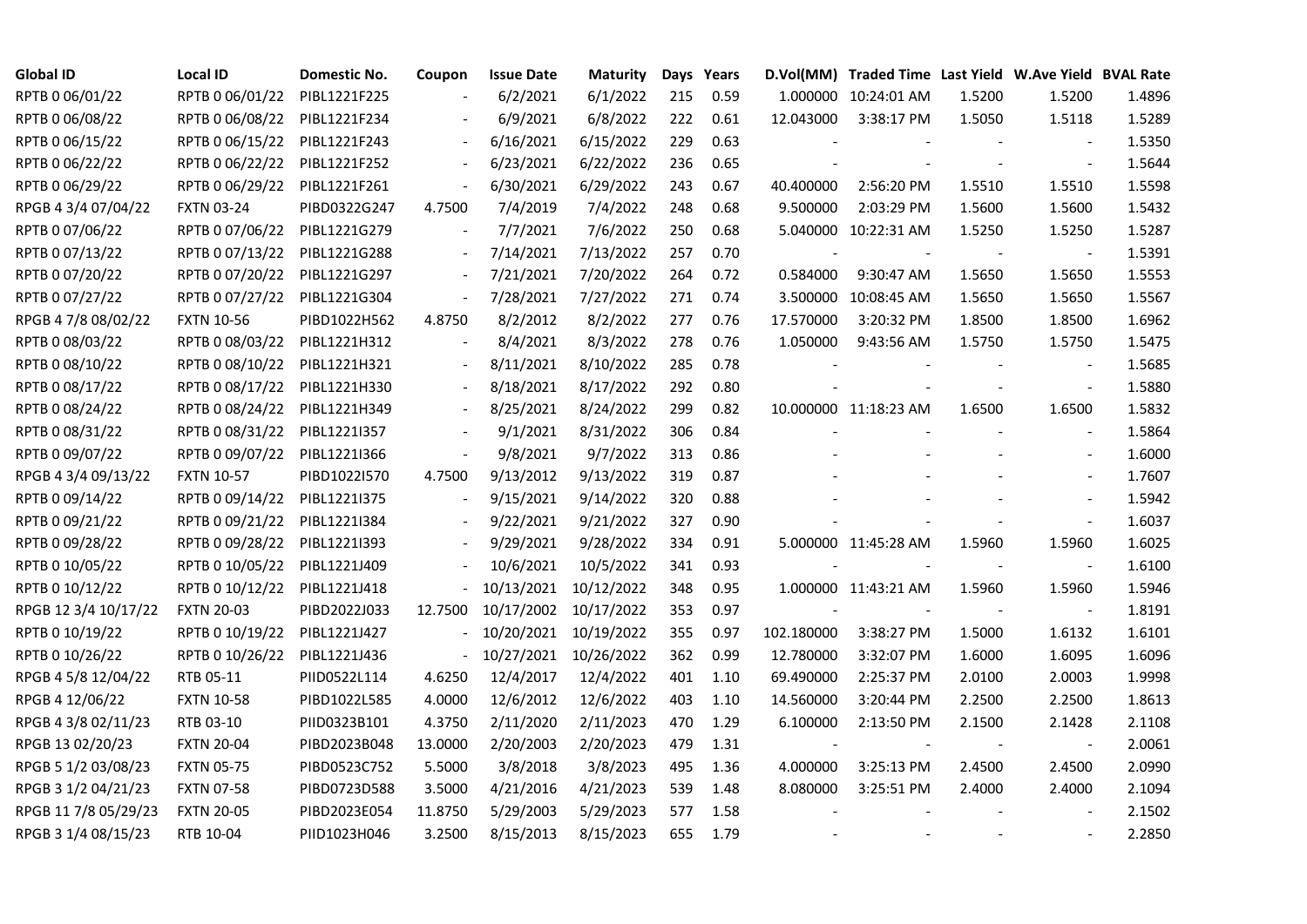| <b>Global ID</b>     | <b>Local ID</b>   | Domestic No. | Coupon  | <b>Issue Date</b> | <b>Maturity</b>  |     | Days Years |            | D.Vol(MM) Traded Time Last Yield W.Ave Yield BVAL Rate |        |                          |        |
|----------------------|-------------------|--------------|---------|-------------------|------------------|-----|------------|------------|--------------------------------------------------------|--------|--------------------------|--------|
| RPGB 2 3/8 09/10/23  | <b>FXTN 03-25</b> | PIBD0323I252 | 2.3750  | 9/10/2020         | 9/10/2023        | 681 | 1.86       |            |                                                        |        |                          | 2.2389 |
| RPGB 11 3/8 10/23/23 | <b>FXTN 20-06</b> | PIBD2023J068 | 11.3750 | 10/23/2003        | 10/23/2023       | 724 | 1.98       |            |                                                        |        |                          | 2.3663 |
| RPGB 2 3/8 03/09/24  | RTB 03-11         | PIID0324C115 | 2.3750  | 3/9/2021          | 3/9/2024         | 862 | 2.36       | 16.990000  | 3:40:13 PM                                             | 2.4400 | 2.4626                   | 2.4735 |
| RPGB 6 1/4 03/12/24  | RTB 05-12         | PIID0524C129 | 6.2500  | 3/12/2019         | 3/12/2024        | 865 | 2.37       | 17.550000  | 3:54:29 PM                                             | 2.5150 | 2.4619                   | 2.5328 |
| RPGB 4 1/2 04/20/24  | <b>FXTN 07-59</b> | PIBD0724D595 | 4.5000  | 4/20/2017         | 4/20/2024        | 904 | 2.48       |            |                                                        |        | $\blacksquare$           | 2.6028 |
| RPGB 12 3/8 06/03/24 | <b>FXTN 20-07</b> | PIBD2024F075 | 12.3750 | 6/3/2004          | 6/3/2024         | 948 | 2.60       |            |                                                        |        | $\blacksquare$           | 2.6769 |
| RPGB 12 7/8 08/05/24 | <b>FXTN 20-08</b> | PIBD2024H086 | 12.8750 | 8/5/2004          | 8/5/2024 1,011   |     | 2.77       |            |                                                        |        | $\overline{\phantom{a}}$ | 2.7641 |
| RPGB 4 1/8 08/20/24  | <b>FXTN 10-59</b> | PIBD1024H595 | 4.1250  | 8/20/2014         | 8/20/2024 1,026  |     | 2.81       |            |                                                        |        | $\overline{\phantom{a}}$ | 2.7541 |
| RPGB 4 1/4 10/17/24  | <b>FXTN 05-76</b> | PIBD0524J762 | 4.2500  | 10/17/2019        | 10/17/2024 1,084 |     | 2.97       | 100.000000 | 3:27:32 PM                                             | 2.7900 | 2.7900                   | 2.7994 |
| RPGB 13 3/4 11/11/24 | <b>FXTN 20-09</b> | PIBD2024K091 | 13.7500 | 11/11/2004        | 11/11/2024 1,109 |     | 3.04       |            |                                                        |        | $\overline{\phantom{a}}$ | 2.8987 |
| RPGB 5 3/4 04/12/25  | <b>FXTN 07-61</b> | PIBD0725D618 | 5.7500  | 4/12/2018         | 4/12/2025 1,261  |     | 3.45       |            |                                                        |        | $\overline{\phantom{a}}$ | 3.2181 |
| RPGB 12 1/8 04/14/25 | <b>FXTN 20-10</b> | PIBD2025D103 | 12.1250 | 4/14/2005         | 4/14/2025 1,263  |     | 3.46       |            |                                                        |        | $\blacksquare$           | 3.0985 |
| RPGB 2 5/8 08/12/25  | RTB 05-13         | PIID0525H130 | 2.6250  | 8/12/2020         | 8/12/2025 1,383  |     | 3.79       | 335.290000 | 3:51:06 PM                                             | 3.1050 | 3.0995                   | 3.1127 |
| RPGB 3 5/8 09/09/25  | <b>FXTN 10-60</b> | PIBD10251608 | 3.6250  | 9/9/2015          | 9/9/2025 1,411   |     | 3.86       |            | 300.000000 10:16:22 AM                                 | 3.2700 | 3.2700                   | 3.2716 |
| RPGB 12 1/8 10/20/25 | <b>FXTN 20-11</b> | PIBD2025J116 | 12.1250 | 10/20/2005        | 10/20/2025 1,452 |     | 3.98       |            |                                                        |        | $\sim$                   | 3.3437 |
| RPGB 18 1/4 11/29/25 | <b>FXTN 25-01</b> | PIBD2525K015 | 18.2500 | 11/29/2000        | 11/29/2025 1,492 |     | 4.09       |            |                                                        |        | $\sim$                   | 3.3912 |
| RPGB 10 1/4 01/19/26 | <b>FXTN 20-12</b> | PIBD2026A122 | 10.2500 | 1/19/2006         | 1/19/2026 1,543  |     | 4.23       |            |                                                        |        | $\overline{\phantom{a}}$ | 3.4500 |
| RPGB 6 1/4 02/14/26  | <b>FXTN 07-62</b> | PIBD0726B627 | 6.2500  | 2/14/2019         | 2/14/2026 1,569  |     | 4.30       | 11.176000  | 2:39:29 PM                                             | 3.5150 | 3.5235                   | 3.6516 |
| RPGB 3 3/8 04/08/26  | <b>FXTN 05-77</b> | PIBD0526D772 | 3.3750  | 4/8/2021          | 4/8/2026 1,622   |     | 4.44       | 161.250000 | 3:33:26 PM                                             | 3.6900 | 3.6831                   | 3.6931 |
| RPGB 3 1/2 09/20/26  | RTB 10-05         | PIID1026I057 | 3.5000  | 9/20/2016         | 9/20/2026 1,787  |     | 4.89       | 8.250000   | 3:20:21 PM                                             | 3.9000 | 3.9000                   | 3.7156 |
| RPGB 6 1/4 10/20/26  | RTB 15-01         | PIID1526J019 | 6.2500  | 10/20/2011        | 10/20/2026 1,817 |     | 4.98       |            |                                                        |        | $\overline{\phantom{a}}$ | 3.7664 |
| RPGB 8 12/07/26      | <b>FXTN 20-13</b> | PIBD2026L139 | 8.0000  | 12/7/2006         | 12/7/2026 1,865  |     | 5.11       |            |                                                        |        | $\sim$                   | 3.8481 |
| RPGB 5 3/8 03/01/27  | RTB 15-02         | PIID1527C023 | 5.3750  | 3/1/2012          | 3/1/2027 1,949   |     | 5.34       |            |                                                        |        | $\overline{\phantom{a}}$ | 3.8797 |
| RPGB 4 3/4 05/04/27  | <b>FXTN 10-61</b> | PIBD1027E617 | 4.7500  | 5/4/2017          | 5/4/2027 2,013   |     | 5.51       | 288.385000 | 3:41:32 PM                                             | 3.9600 | 3.9784                   | 3.9886 |
| RPGB 8 5/8 09/06/27  | <b>FXTN 20-14</b> | PIBD2027I140 | 8.6250  | 9/6/2007          | 9/6/2027 2,138   |     | 5.85       |            |                                                        |        | $\blacksquare$           | 4.0810 |
| RPGB 6 1/4 03/22/28  | <b>FXTN 10-63</b> | PIBD1028C635 | 6.2500  | 3/22/2018         | 3/22/2028 2,336  |     | 6.40       | 20.330000  | 2:45:59 PM                                             | 4.3000 | 4.4107                   | 4.4467 |
| RPGB 3 5/8 04/22/28  | <b>FXTN 07-64</b> | PIBD0728D649 | 3.6250  | 4/22/2021         | 4/22/2028 2,367  |     | 6.48       | 531.100000 | 3:44:59 PM                                             | 4.1000 | 4.1175                   | 4.1107 |
| RPGB 3 3/4 08/12/28  | <b>FXTN 07-65</b> | PIBD0728H654 | 3.7500  | 8/12/2021         | 8/12/2028 2,479  |     | 6.79       | 143.240000 | 3:24:18 PM                                             | 4.2000 | 4.2102                   | 4.2168 |
| RPGB 9 1/2 12/04/28  | <b>FXTN 20-15</b> | PIBD2028L151 | 9.5000  | 12/4/2008         | 12/4/2028 2,593  |     | 7.10       |            |                                                        |        |                          | 4.4166 |
| RPGB 67/8 01/10/29   | <b>FXTN 10-64</b> | PIBD1029A644 | 6.8750  | 1/10/2019         | 1/10/2029 2,630  |     | 7.20       |            |                                                        |        |                          | 4.5202 |
| RPGB 8 3/4 05/27/30  | <b>FXTN 20-16</b> | PIBD2030E166 | 8.7500  | 5/27/2010         | 5/27/2030 3,132  |     | 8.58       |            |                                                        |        | $\sim$                   | 4.6726 |
| RPGB 2 7/8 07/09/30  | <b>FXTN 10-65</b> | PIBD1030G655 | 2.8750  | 7/9/2020          | 7/9/2030 3,175   |     | 8.69       | 82.000000  | 3:34:18 PM                                             | 4.6000 | 4.5610                   | 4.6000 |
| RPGB 12 1/2 07/28/30 | <b>FXTN 25-02</b> | PIBD2530G029 | 12.5000 | 7/28/2005         | 7/28/2030 3,194  |     | 8.75       |            |                                                        |        |                          | 4.6984 |
| RPGB 11 1/4 01/26/31 | <b>FXTN 25-03</b> | PIBD2531A032 | 11.2500 | 1/26/2006         | 1/26/2031 3,376  |     | 9.24       |            |                                                        |        | $\blacksquare$           | 4.7651 |